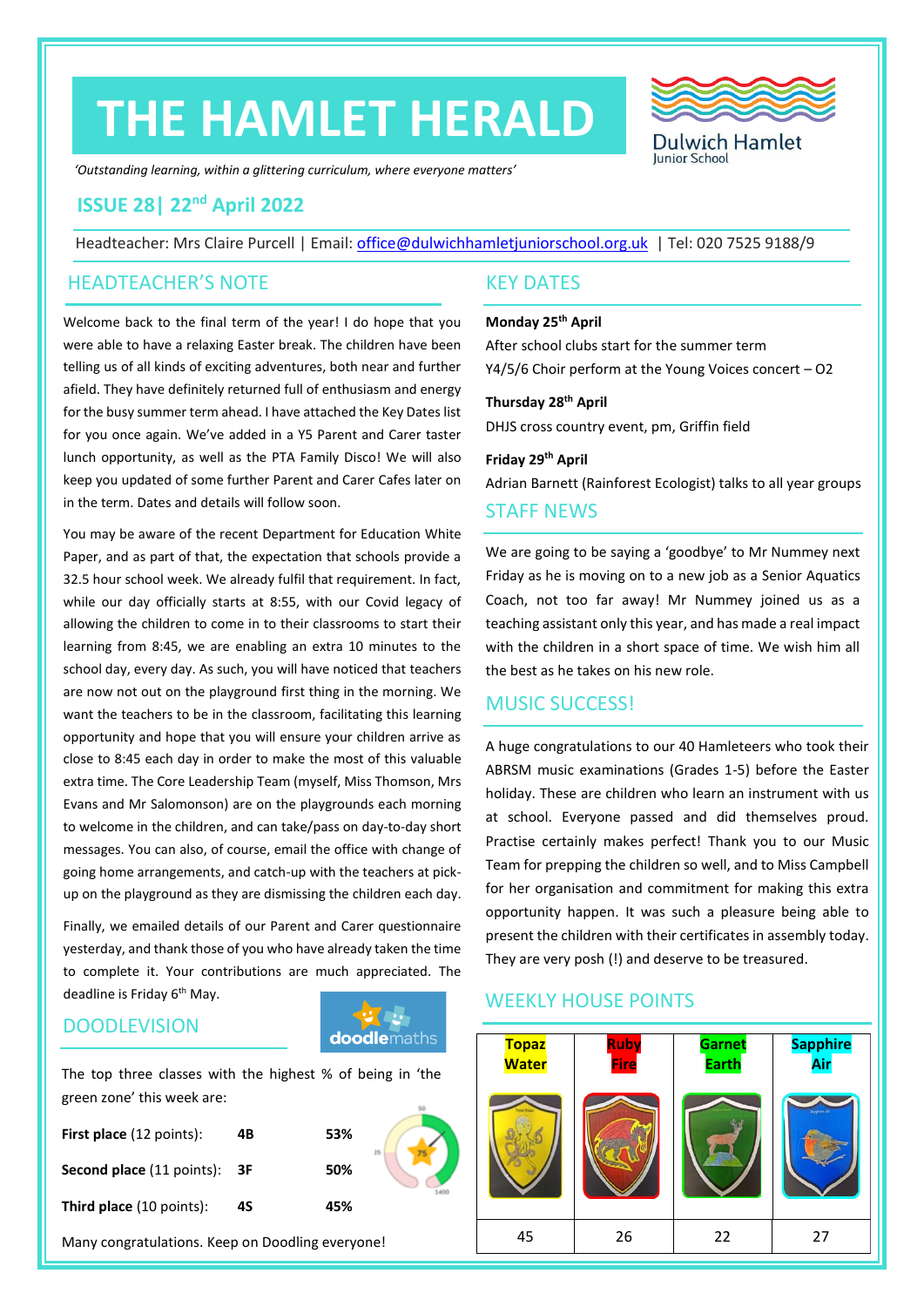#### Y3 SEPTEMBER ENTRANTS DOCUMENT CHECK

If you have recently received an offer for your younger child to join us in Y3 this coming September, please tick our 'Document Check' off your to-do list! You will find a set of dates/times (starting next week) within your offer letter, when we are able to receive this information from you. The final date we have set aside for for receiving this documentation in order to secure your place is Wednesday 4<sup>th</sup> May.

We will then be moving forward with the next stage of the transition process for our new entrants, including gathering information from feeder schools and yourselves. This will support us in forming the new class lists. We will only be contacting families/discussing children with feeder schools who have confirmed places. We have a tight time-frame to work towards, so please prioritise this document check next week (you must still do this even if you already have a sibling at DHJS).

If you are no longer requiring an offered place for September, please inform us of your decision asap. We have some very anxious families on our list who are awaiting patiently for some positive news. Thank you.

#### SECONDARY TRANSFER

We are still waiting on a significant number of Y6 parents to confirm with us what schools your children will be transferring to in September. We are aware that there are still some places to be confirmed following the movement of waiting lists, but as soon as places are finalised, please inform the office by email. Thank you.

#### DANGEROUS PARKING

It has been brought to our attention, again, that a minority of our families are parking/driving in a dangerous manner specifically near the end of Court Lane. We have been told of cars reversing on to pavements, not demonstrating awareness of cyclists, and parking across/blocking the wooden planters.

An important part of our job is to promote and model safe behaviours for our Hamleteers, both within and beyond our school gates. As such, we have alerted our local community police team of this issue. If you wish to get in contact with them directly, you can do so at:

[DulwichVillage.SNT@met.police.uk](mailto:DulwichVillage.SNT@met.police.uk)

#### PTA: HAMLET FAMILY DISCO

We are excited to announce the return of The Hamlet Family Disco on Friday 13th May at Charter North Dulwich from 6pm - 8pm.

This amazing event cannot run without volunteers so we need your help for it to go ahead, as we can only confirm the venue and sell tickets once we have enough helpers. Please contact the PTA team ASAP to offer your time. This event is lots of fun for the children and always has a great atmosphere so PLEASE get involved! The more helpers we get the shorter the time slots needed, giving you more time to enjoy the night!

You can sign up here <https://bit.ly/discosignup>

OR email [Dulwichhamletpta@gmail.com](mailto:Dulwichhamletpta@gmail.com) letting us know what you're up for and we'll sign you up. Once we have a critical mass of helpers, ticketing info will follow next week.

Thanks for your support as always

Lucinda & Kate PTA Co-Chairs

PS save the date for the Summer Fair, coming up next on Saturday June 18th 12:30-3pm!

# DHJS CROSS COUNTRY EVENT: CAN YOU HELP?

DHJS is hosting an exciting inter-school cross country event next Thursday, 28<sup>th</sup> April. The PTA have been tasked with rallying some volunteers to help with set-up and marshalling from 12pm on the day. The event is due to last for most of the core afternoon. If you are able to come along and help to make it a great event, while cheering on the children too (!) please drop the office an email. Many thanks.

#### WATER BOTTLES/FILLING STATIONS

We have reminded the children in assembly today of the need to bring in a named water bottle every day.

You will be aware that since Covid, we removed our old-style water fountains, and have replaced them with water bottle filling stations, which are far more hygienic.

We have reminded the children that they are not to treat these as water fountains, and must bring in their personal, named bottles, which they can replenish both at break and lunchtime.